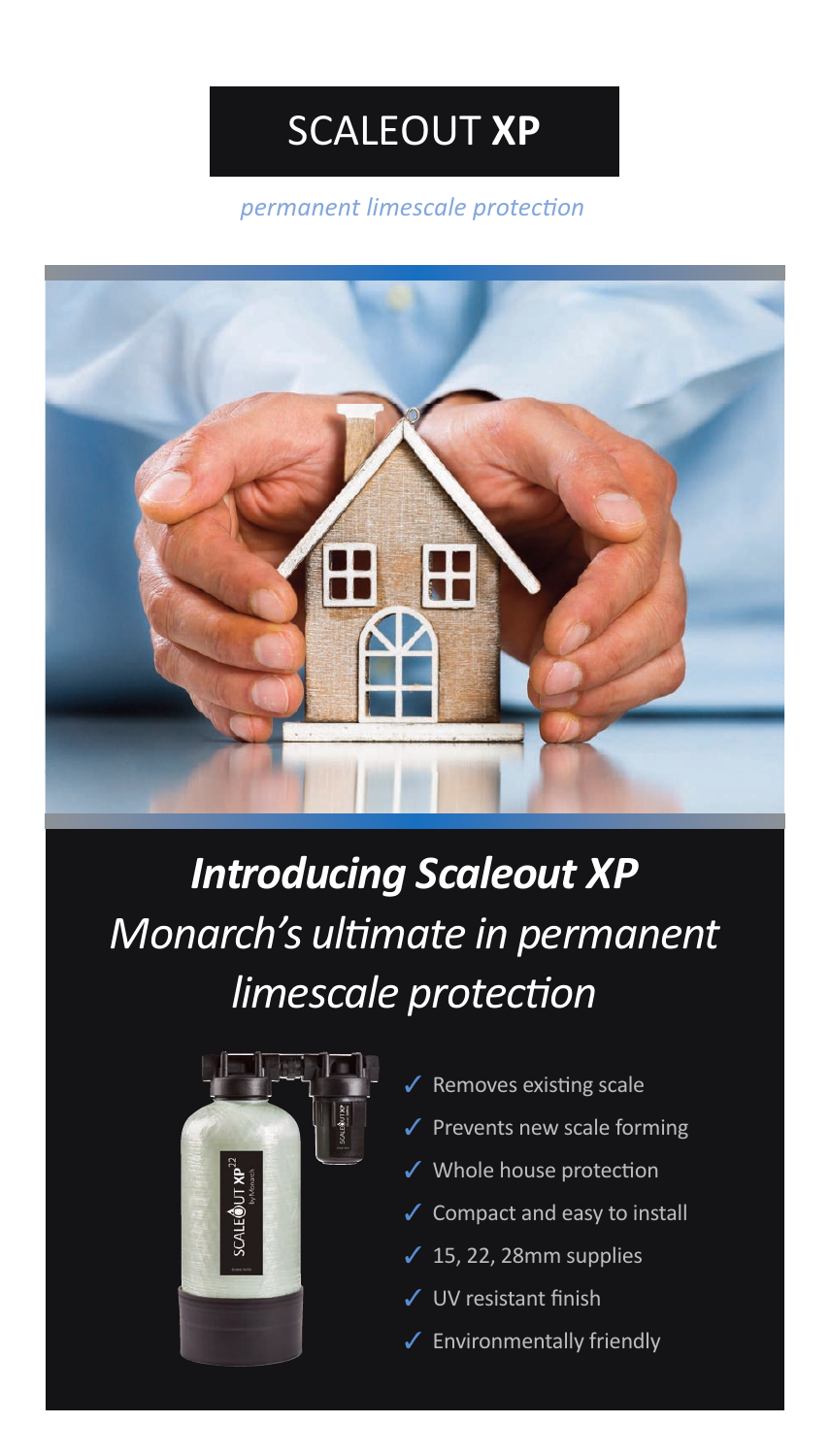

#### WATER HARDNESS - THE ORIGIN

As rain falls to earth, it dissolves the carbon dioxide within the atmosphere. This carbon dioxide  $(CO<sub>2</sub>)$  enriched water passes through many different layers of soil, rock, stones etc and absorbs calcium, magnesium and many other minerals to become 'hard' water.

It is the 'hard' water within over 60% of the UK's water supplies that causes so much trouble as scale within peoples' water systems.

Limescale increases energy bills and cleaning costs, and leads to damage to heat exchangers!



#### Comparing the Monarch Scaleout XP with a Monarch water softener:

A Monarch water softener would enjoy a 5 star approval rating, as they produce every possible soft water benefit.

However, Monarch recognises that there is a sector of the public who are simply looking for protection against the damage caused by hard water scale.

The Scaleout XP range is perfect for those who are seeking an alternative solution to hard water problems.

The Monarch Scaleout XP offers extensive protection against limescale 24 hours a day, 7 days a week. It is one of the most significant advancements in scale prevention and removal in over 100 years!

#### Permanent limescale protection

Every household in the UK has a form of stored water, be it tanks in the roof, the heat exchanger in your combi-boiler or an unvented/pressurised system. Other limescale control devices (LCDs) offer a temporary relief to the effects of hard water, lasting only a few hours.

Once water has passed through the Scaleout XP it will not revert back to scale forming water again. The Monarch Scaleout XP is the only limescale control device that gives permanent protection to your water system for both scale prevention and removal too.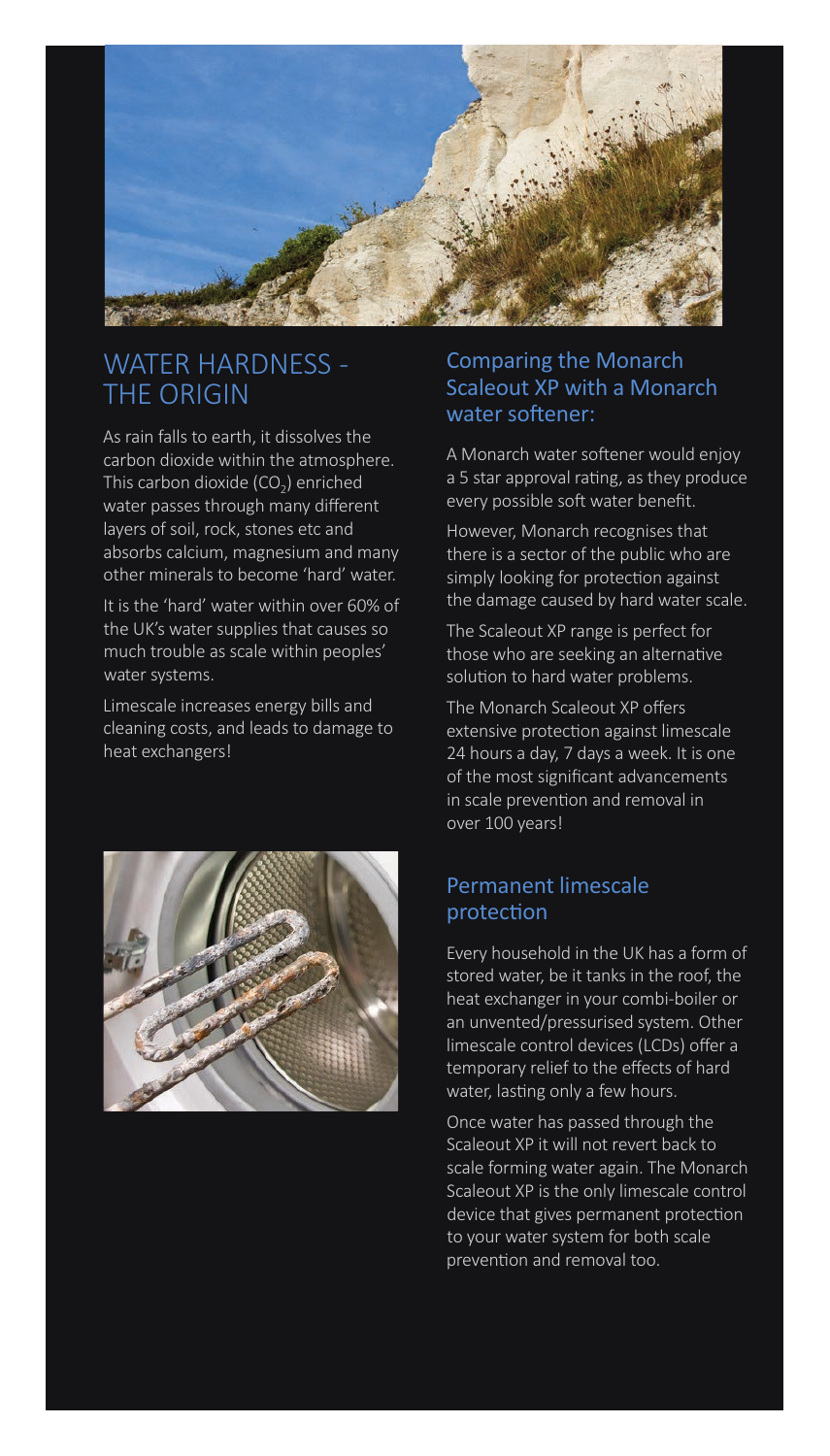*permanent limescale protection*

### LOWER COSTS

The average 'hard water home' can spend between £200 & £240 a year to overcome the effects of hard water. The harder the water, the more cleaning agents and laundry detergents are required. Appliances' life expectancy is significantly reduced. The life expectancy of a boiler's heat exchanger is reduced by up to 80% with a hard water supply!

A Monarch Scaleout XP will immediately target your existing scale, returning your boiler and appliances to maximum efficiency and lower running costs.

Additionally, unnecessary scale related costs for the repair and maintenance of appliances can be prevented. Remember, with a scaled boiler, you have to heat the scale before you can heat the water. Just 2mm of scale will increase your hot water bills by 12%. 3mm and it rises to nearly 25%!

- ✓ Totally drinkable
- ✓ No electricity required
- ✓ Low maintenance
- ✓ Reduces your carbon footprint
- ✓ Significantly reduces repair costs due to scale damage

Cape of

- $\sqrt{\ }$  Targets existing scale
- ✓ Prevents new hard scale forming
- $\checkmark$  Easy to install full installation kit provided
- ✓ Compact from only 525mm high
- $\checkmark$  pH stability suitable for all metals
- ✓ Food grade materials throughout
- ✓ Suitable for 'whole house' protection
- ✓ Reduces hot water bills by 12-25%
- ✓ Can help improve certain skin conditions\*

\*Anecdotal evidence suggests that  $CO<sub>2</sub>$ enriched water can in some circumstances help improve certain skin conditions<sup>1</sup>

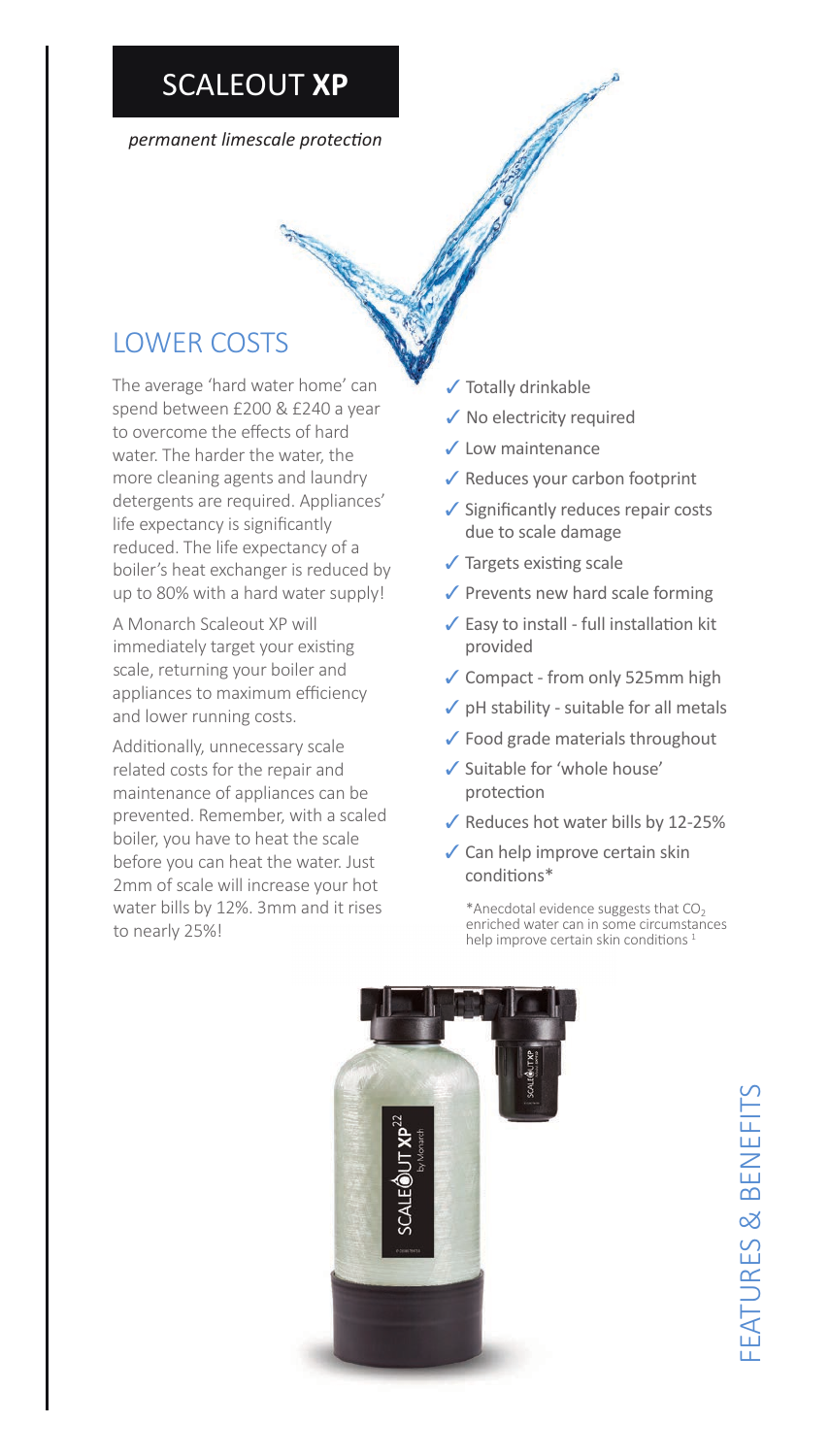#### PROTECTED APPLIANCES

Times when your washing machine / dishwashers' performance is affected by hard scale lie in the past.

In future, with Scaleout XP water, your appliances will no longer have an unsightly hard scale residue.

You will also notice a marked improvement to their efficiency.

#### PEACE OF MIND

You can have improved peace of mind knowing that with Scaleout XP you have...

- ✓ Lower hot water bills
- ✓ Lower household bills
- ✓ An efficient boiler
- ✓ Protected appliances
- ✓ Drinking water rich in vital minerals
- ✓ Permanent whole house protection







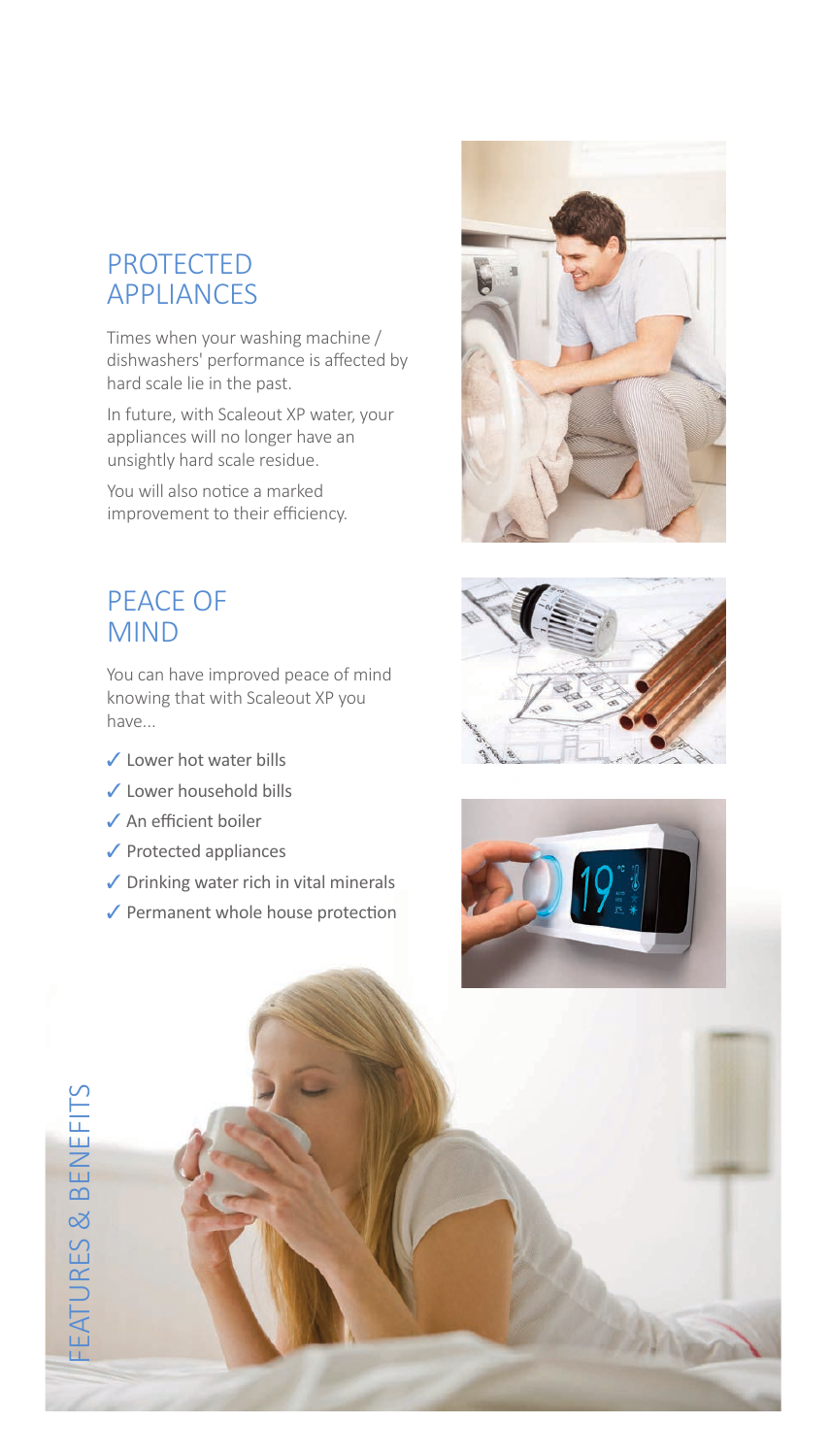*permanent limescale protection*

## MODEL SCALEOUT XP

#### How it works

Water contains many different types of hardness ions that cause scale. Monarch's CBT resin is the only one that treats both Cations and Anions in the water.

The scale causing ions (dissolved limescale) pass through a bed of food grade ceramic beads within the unit, and are transformed into non-scale causing crystals. The crystals attach themselves to the beads. When they reach a certain size, they release themselves from the beads back into the water, where they pass through the post filter.

As a result of this physical change (permanent), scale no longer has the possibility of forming on surfaces including heating coils and elements, fittings, or the inside of pipes etc.



*Ceramic Beads (CBT)*

The water becomes both non-scale forming and also descaling, offering many benefits to the homeowner in its performance.

Crystals, a by-product of Scaleout XP's operation, will be reduced by the post filter. However in areas with high levels of water hardness, they may sometimes show themselves after water has evaporated. We recommend this harmless white residue is simply wiped away before it is allowed to accumulate.

Additionally, Monarch's unique CBT ensures pH stability and corrosion control in all types of water. It is the only one available to give this guarantee.

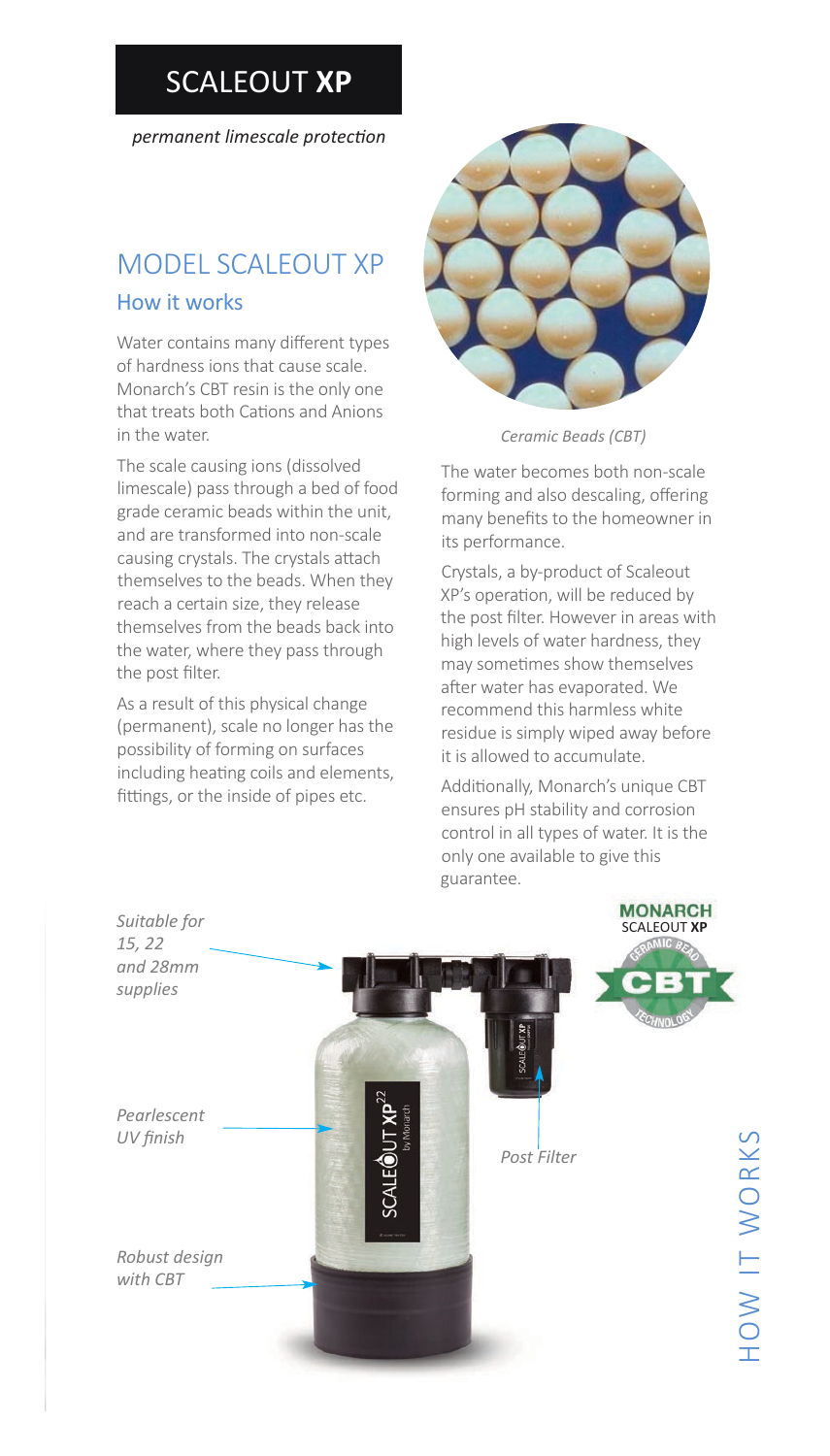### ADDITIONAL INFORMATION

The beads have a life expectancy of 3 years as determined by the cleanliness of the incoming water supply (not water hardness).

Replacement packs can be supplied for easy DIY changing, or alternatively Monarch can offer a full exchange service.

All models recommended for use on mains water supplies only.

All SXP models incorporate a post filter. The post filter has a low cost internal cartridge that is to be changed annually.

#### MODEL SELECTION GUIDE SPECIFICATION

| Min - Max Operating water pressure    | $1.5 - 5$ bar          |
|---------------------------------------|------------------------|
| Min – Max Operating water temperature | $4 - 50^{\circ}$ C     |
| pH                                    | $6.5 - 8.5$            |
| Max Iron content                      | $0.3 \text{ mg/l}$     |
| Max Manganese content                 | $0.05 \,\mathrm{mg/l}$ |
| Max Copper content                    | $0.3 \text{ mg/l}$     |

### APPROVALS AND COMPLIANCES

NSF/ANSI- 61: Drinking Water System Components BS6920 Material Compatibility ACS Certified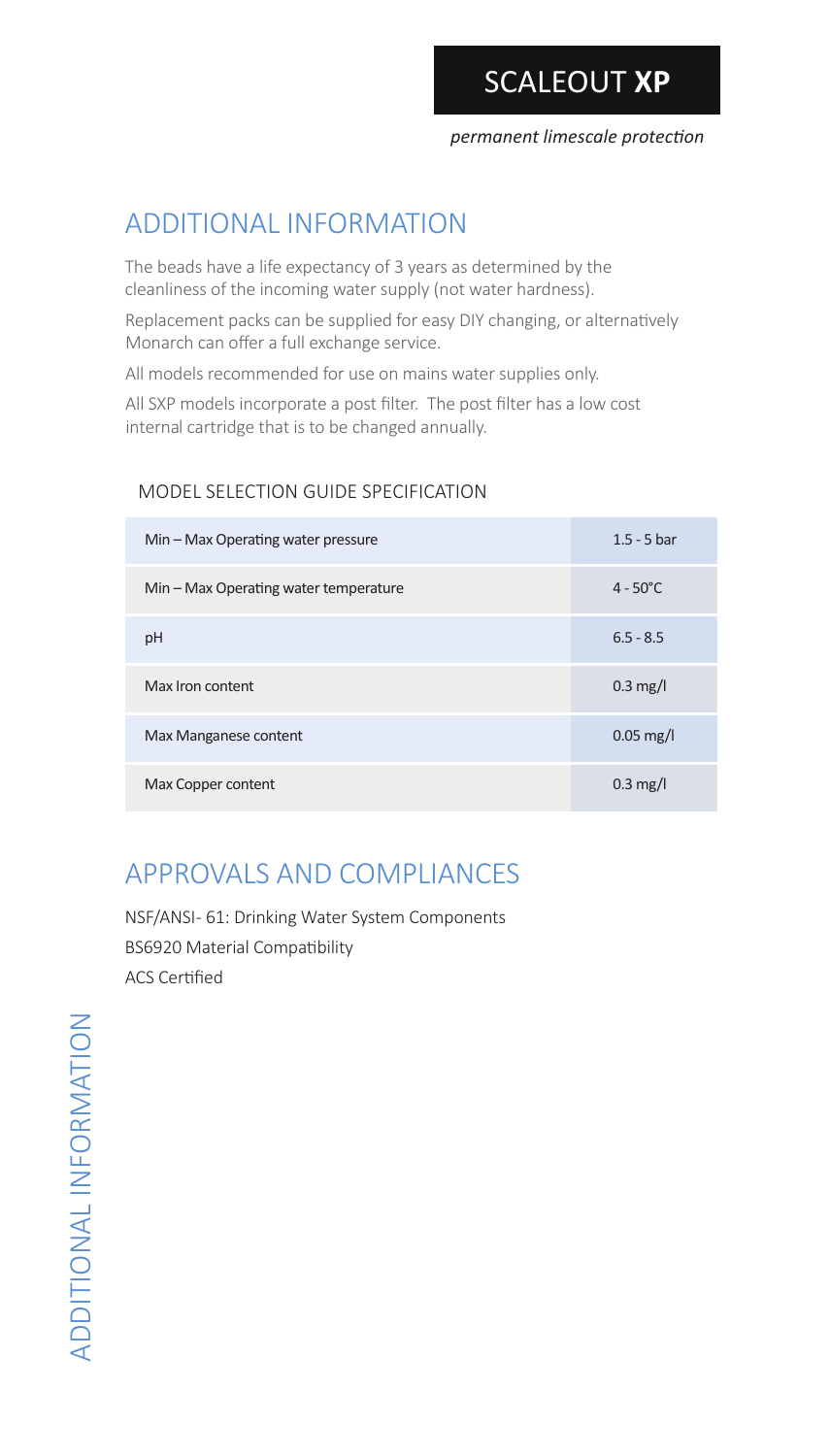### TECHNICAL SPECIFICATIONS

| Applications     | Rec Model<br>up to 500 ppm | Max rec.<br>Flow (lpm) | Standard<br>Connections | 1" Upgrade<br>Available  | Dimension<br>$D \times H \times W$ (mm) | Post Filter<br>Ref. |
|------------------|----------------------------|------------------------|-------------------------|--------------------------|-----------------------------------------|---------------------|
| 15mm supplies    | <b>SXP15</b>               | 30                     | 3/4" MBSP               | $\overline{a}$           | 195 x 525 x 450                         | SXPF <sub>5</sub>   |
| 22mm supplies    | SXP <sub>22</sub>          | 45                     | 3/4" MBSP               | $\overline{\phantom{a}}$ | $220 \times 525 \times 450$             | SXPF <sub>5</sub>   |
| 28mm supplies    | SXP <sub>28</sub>          | 60                     | 1" MBSP                 | Standard                 | $220 \times 660 \times 450$             | SXPF10              |
| Light Commercial | <b>SXPLC</b>               | 75                     | 3/4" MBSP               | Yes                      | 270 x 1110 x 480                        | SXPF10              |

Pressure drops at maximum flow rates: SXP15 at 0.3 bar. SXP22/28 at 0.4 bar. SXPLC at 0.9 bar. For extreme water hardness over 500ppm please contact Monarch Water for further advice. All dimensions include connected hoses.



#### <sup>1</sup> references

1998 study into 'Positive effects of topically applied C02 impregnated water' by M Bock & H.J. Schwanitz, Dept of Dermatology, University of Osnabruck, Germany.

2004 study into 'Effects of CO<sub>2</sub> enriched water on barrier recovery' by M Boch, N.Y. Schurer and H.J. Schwanitz, Dept of Dermatology, University of Osnabruck, Germany.